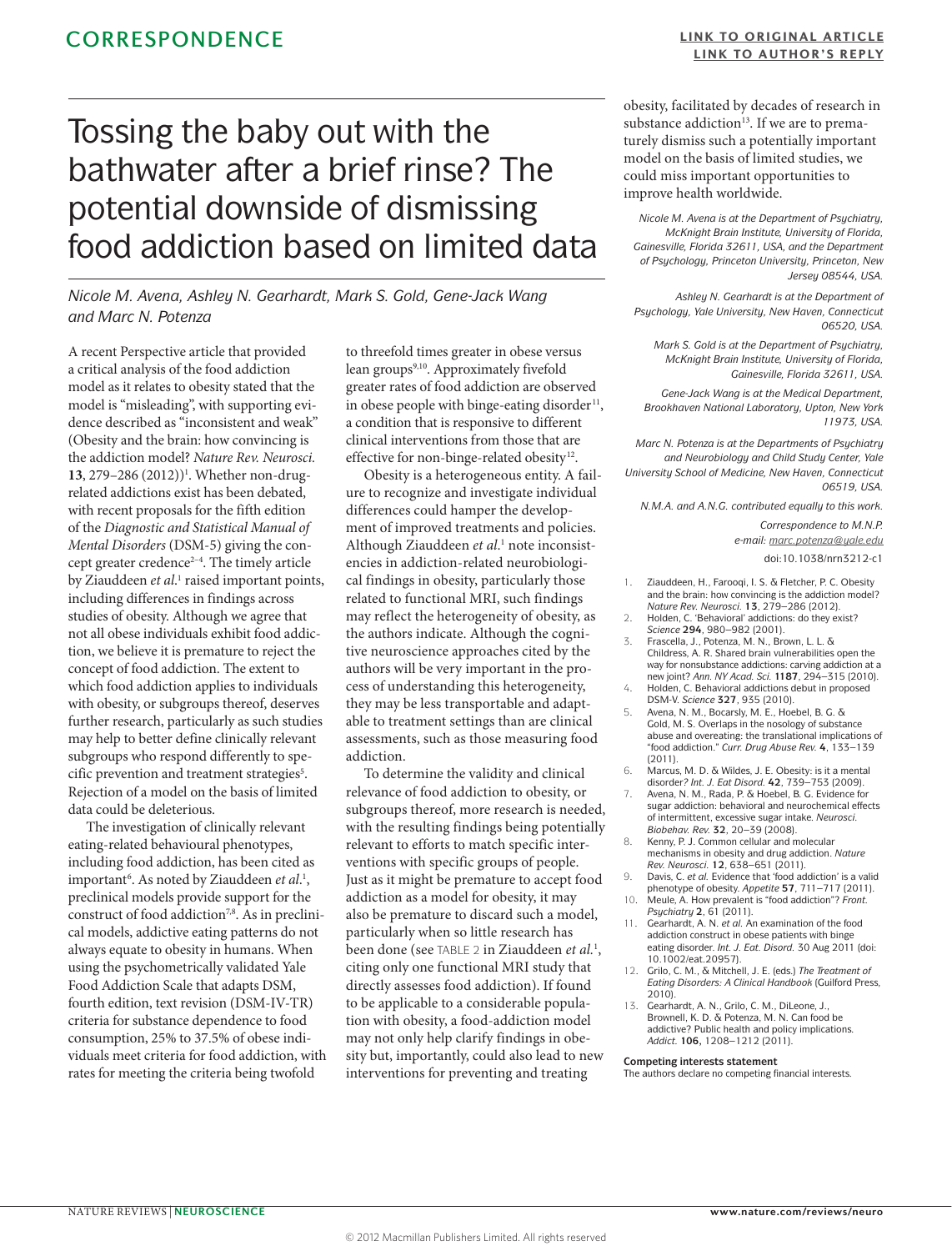### OPINION

# Obesity and the brain: how convincing is the addiction model?

### *Hisham Ziauddeen, I. Sadaf Farooqi and Paul C. Fletcher*

Abstract | An increasingly influential perspective conceptualizes both obesity and overeating as a food addiction accompanied by corresponding brain changes. Because there are far-reaching implications for clinical practice and social policy if it becomes widely accepted, a critical evaluation of this model is important. We examine the current evidence for the link between addiction and obesity, identifying several fundamental shortcomings in the model, as well as weaknesses and inconsistencies in the empirical support for it from human neuroscientific research.

Obesity, which has a profound impact on personal well-being and on the demand for health care, is at pandemic levels<sup>1</sup>. Central to weight gain is the development of an energy imbalance, a situation that arises as a result of complex interactions between an individual's biology and environmental factors<sup>1,2</sup>. Clinicians, researchers and politicians recognize the importance of understanding how the brain interacts with an obesogenic environment and the corresponding potential for neuroscience to develop our understanding of the causes and consequences of obesity. The messages now emerging from the neuroscientific research community may therefore have an unprecedented impact on policy development.

A fast-growing consensus is that obesity might be understood within the same neurobiological framework as addiction and that research, investigations, treatments and policy should be shaped accordingly<sup>3</sup>. Essentially, the view is that obesity results from an addiction to food that strongly resembles addiction to drugs, both behaviourally and in terms of underlying neural processes. This idea is exerting a tremendous influence on the field of obesity research and has driven cogent, although unsuccessful, arguments for the inclusion of obesity or overeating as a category in the fifth edition of the *Diagnostic and Statistical Manual of Mental Disorders* (DSM-V)<sup>4,5</sup>. Although there has been debate about the validity of

arguments for phenotypic similarity between overeating and addiction — and questions over whether such a model can generate realistic goals for policymakers $3$  — one area that has not yet been critically scrutinized is the human neuroscience work that is often cited in support of the addiction model and that provides a pervasive framework for design and inference in human studies of overeating.

In this Perspective article, we describe how the addiction model has been applied to obesity and overeating and critically review each of the five main lines of research that are usually invoked to support this conflation. At the outset, it is important to acknowledge that the food-addiction literature has largely adopted the clinical model of addiction as defined by the DSM-IV. Although this model has clinical validity, in the addiction research literature it has been supplemented, and to an extent superseded, by powerful neurobiological models that have decomposed the clinical syndrome in terms of its core cognitive processes and their possible neural substrates (BOX 1). This approach, which is based on a growing understanding of the neurobiology of addiction, is welcome and — as we discuss — may offer new ways of identifying overlap between obesity and addiction. However, this article is primarily concerned with the existing arguments in favour of addiction as a model for obesity, arguments that draw on clinical definitions.

### Obesity and addiction: two views

The addiction model has been applied to obesity in a number of ways. Central to each is the idea that someone can become a 'food addict'. What might this mean? Two broad ideas have been discussed. The first is that certain foods (those high in fat, salt and sugar<sup>6-8</sup>) are akin to addictive substances insofar as they engage brain systems and produce behavioural adaptations comparable to those engendered by drugs of abuse. This in itself is not surprising, given that current addiction models suggest that addictive drugs hijack the brain circuitry subserving the motivation for and enjoyment of, among other things, food<sup>9,10</sup>. What the putatively addictive foods are has yet to be fully defined. The case has been made that processed foods — as opposed to unrefined foods — are addictive because they have nutrient profiles, such as very high sugar content or combinations of high sugar and high fat, that are not found in naturally occurring foods<sup>3,6</sup>. However, this classification (processed versus unrefined foods) is very broad and imprecise, and it would ultimately be important to specify in more detail a particular substance or a level of nutrient (for example, a fat percentage) that would distinguish an addictive food from a non-addictive one. Sugar addiction, for example, has been demonstrated in animals, but not in humans. Indeed, the validity of sugar addiction as a concept that could apply to humans has been criticized11.

A second view is that food addiction is a behavioural phenotype that is seen in a subgroup of people with obesity and resembles drug addiction. This view draws on the parallels between the DSM-IV criteria for a substance-dependence syndrome and observed patterns of overeating (TABLE 1). A quantitative measure of the features of the syndrome has recently been developed in the form of the Yale Food Addiction Scale (YFAS)<sup>5,12-14</sup>. However, although there seem to be some similarities between these two phenotypes, the overlap is only partial (TABLE 1). A related, but narrower, view asserts that a food-addiction phenotype is most apparent in individuals with binge-eating disorder (BED), which is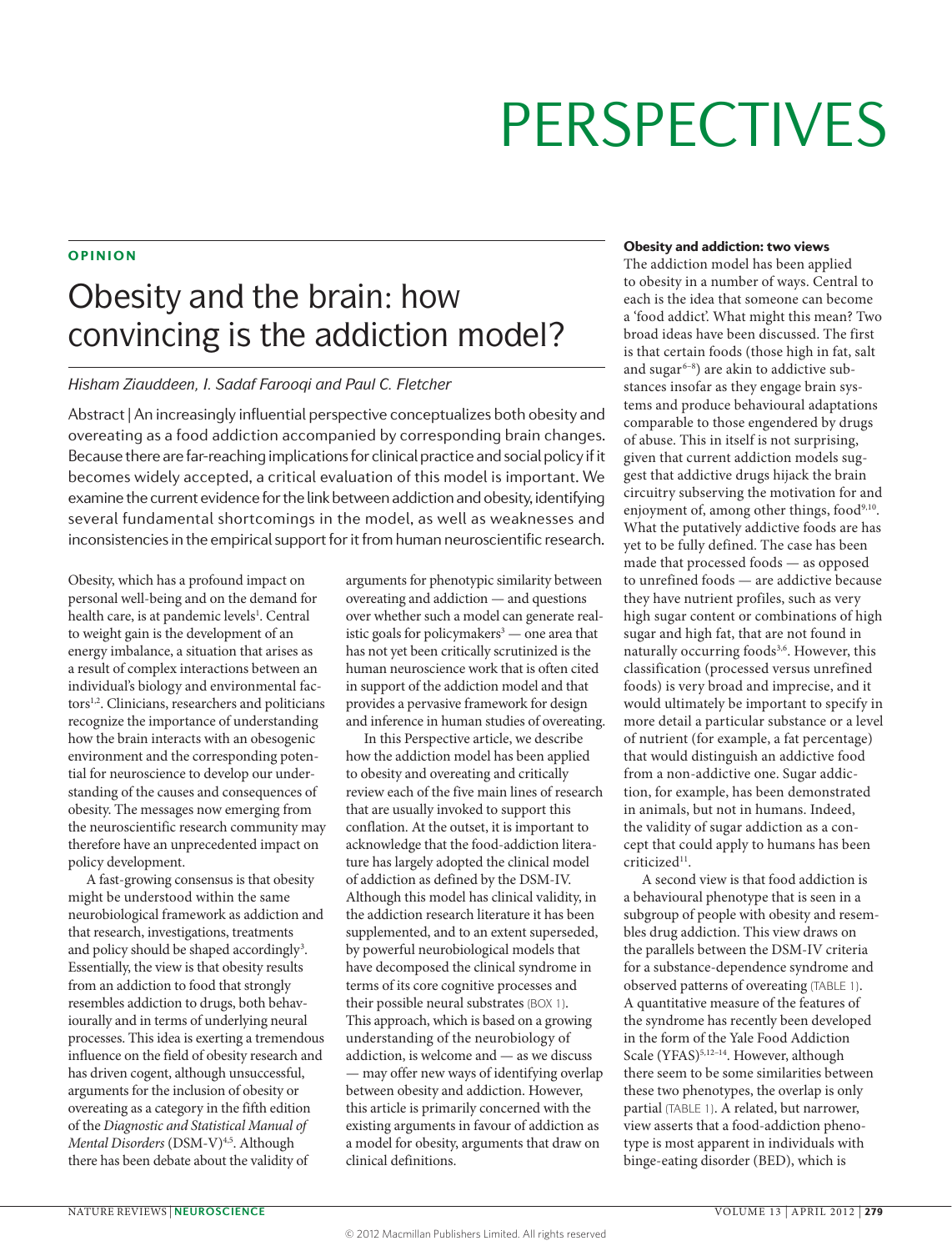#### Box 1 | The addiction model for drugs of abuse

Influential models of drug dependence have divided the *Diagnostic and Statistical Manual of Mental Disorders IV* (DSM-IV) behavioural syndrome into several core processes that are involved in the transition from drug-taking to drug dependence in the subgroup of individuals who develop the syndrome. This transition involves a shift from voluntary drug-taking, under ventral striatal and prefrontal control, to habitual and compulsive drug-seeking, driven predominantly by the dorsal striatum, with loss of executive control over this behaviour<sup>75</sup>. Trait impulsivity, which relates to lower levels of striatal D2 dopamine receptors (D2Rs), has been shown to increase the vulnerability to this process<sup>44,76</sup>. Lower levels of striatal D2Rs may indicate a reward-deficiency state that leads to greater drug-taking in an attempt to achieve the same level of reward. The transition from initial impulsivity to later compulsivity has been proposed to progress through a three-stage model of anticipation and/or preoccupation; binge and/or intoxication; and withdrawal and/or negative effect<sup>77</sup>. Furthermore, drugs of abuse are also thought to sensitize the mesolimbic dopaminergic systems, leading to an enhanced salience of, and consequent motivation towards, drug-related cues as well as to cravings induced by such cues<sup>78</sup>. Increasing drug intake leads to neural adaptations in the striatum (further decrease of D2Rs) that promote compulsive drug-seeking and impaired inhibitory control<sup>79</sup>, whereas adaptations in the amygdala counter the negative states of dysphoria and withdrawal related to drug use<sup>77</sup>. These adaptations serve to perpetuate the syndrome.

characterized by recurrent episodes (binges) of uncontrolled, often rapid consumption of large amounts of food, usually in isolation, even in the absence of hunger. This eating persists despite physical discomfort, and binges are associated with marked distress and feelings of guilt and disgust<sup>15</sup>. Once again, there is an important caveat: although BED is associated with obesity<sup>16</sup>, a substantial number of people who show binge-eating behaviour are not obese and most obese people do not have BED.

Table 1 | Modelling food addiction on substance dependence

### A closer look at the evidence

At a population level, one of the main drivers of the rise in prevalence of obesity seems to be increased availability of food, with a consequent imbalance between energy intake and expenditure<sup>1</sup>. A modest energy imbalance over a sustained period of time can account for the observed changes in the body mass index (BMI) distributions of populations<sup> $2,17$ </sup>. This suggests that any loss of control of eating, which is important to the idea of obesity

as addiction, is very subtle in most of the obese population. Moreover, in considering unhealthy food choices and consumption, we cannot ignore social circumstances. For example, limited family budgets direct choice to more obesogenic foods18. However, as we note above, although obesity per se is often linked to addiction, a more nuanced view suggests that if food addiction produces obesity, it is likely to do so only in certain individuals with disordered eating behaviours such as BED15,19,20. Here, we consider both perspectives.

There are five key pieces of evidence cited in support of the addiction model: first, a clinical overlap between obesity (or, more specifically, BED) and drug addiction<sup>15</sup>; second, evidence of shared vulnerability to both obesity and substance addiction; third, evidence of tolerance, withdrawal and compulsive food-seeking in animal models of overexposure to highsugar and/or high-fat diets<sup>21</sup>; fourth, evidence of lower levels of striatal dopamine receptors (similar to findings in patients with drug addiction) in obese humans<sup>22</sup>; and fifth, evidence of altered brain responses to food-related stimuli in obese individuals compared with non-obese controls in functional imaging studies. Below, we consider each of these in turn.

| <b>DSM-IV criteria for substance dependence</b>                                                                                                            | Proposed food-addiction equivalent*                                                                                                      | <b>Comment</b>                                                                                                                                                                                                                                                              |  |  |  |  |  |  |  |
|------------------------------------------------------------------------------------------------------------------------------------------------------------|------------------------------------------------------------------------------------------------------------------------------------------|-----------------------------------------------------------------------------------------------------------------------------------------------------------------------------------------------------------------------------------------------------------------------------|--|--|--|--|--|--|--|
| Tolerance: increasing amounts of drug are required to<br>reach intoxication                                                                                | Tolerance: increasing amounts of food are<br>required to reach satiety                                                                   | Not a convincing equivalent to<br>drug tolerance because it assumes<br>an equivalence between satiety<br>and intoxication. In addition, key<br>characteristics of binges are eating in<br>the absence of hunger and to the point<br>of physical discomfort (beyond satiety) |  |  |  |  |  |  |  |
| Withdrawal symptoms on drug discontinuation,<br>including dysphoria and autonomic symptoms such as<br>shakes and sweats                                    | Distress and dysphoria during dieting                                                                                                    | No convincing evidence of a human<br>withdrawal syndrome for foods                                                                                                                                                                                                          |  |  |  |  |  |  |  |
| Persistent desire for and unsuccessful attempts to cut<br>drug use                                                                                         | Persistent desire for food and unsuccessful<br>attempts to curtail the amount of food eaten                                              | This criterion requires the application<br>of severity and impairment thresholds<br>to be meaningful                                                                                                                                                                        |  |  |  |  |  |  |  |
| Larger amounts of drug taken than intended                                                                                                                 | Larger amounts of food eaten than intended                                                                                               | This criterion requires the application<br>of severity and impairment thresholds<br>to be meaningful                                                                                                                                                                        |  |  |  |  |  |  |  |
| A great deal of time is spent on getting the drug, using<br>the substance or recovering from it                                                            | A great deal of time is spent eating                                                                                                     | It is difficult to apply this criterion<br>because of the easy availability of foods<br>in most developed societies                                                                                                                                                         |  |  |  |  |  |  |  |
| Important social, occupational or recreational activities<br>are given up or reduced because of substance abuse                                            | Activities are given up through fear of rejection<br>because of obesity                                                                  | A strict equivalence would require<br>engagement in eating to the exclusion<br>of other activities                                                                                                                                                                          |  |  |  |  |  |  |  |
| Substance use is continued despite knowledge of having<br>a persistent or recurrent physical or psychological<br>problem caused or exacerbated by the drug | Overeating is maintained despite knowledge of<br>adverse physical and psychological consequences<br>caused by excessive food consumption | This criterion requires the application<br>of severity and impairment thresholds<br>to be meaningful                                                                                                                                                                        |  |  |  |  |  |  |  |
| *Data in second column are taken from REES 5.14 DSM-IV Digenestic and Statistical Manual of Mental Disorders IV                                            |                                                                                                                                          |                                                                                                                                                                                                                                                                             |  |  |  |  |  |  |  |

\*Data in second column are taken from REFS 5,14. DSM-IV, *Diagnostic and Statistical Manual of Mental Disorders IV*.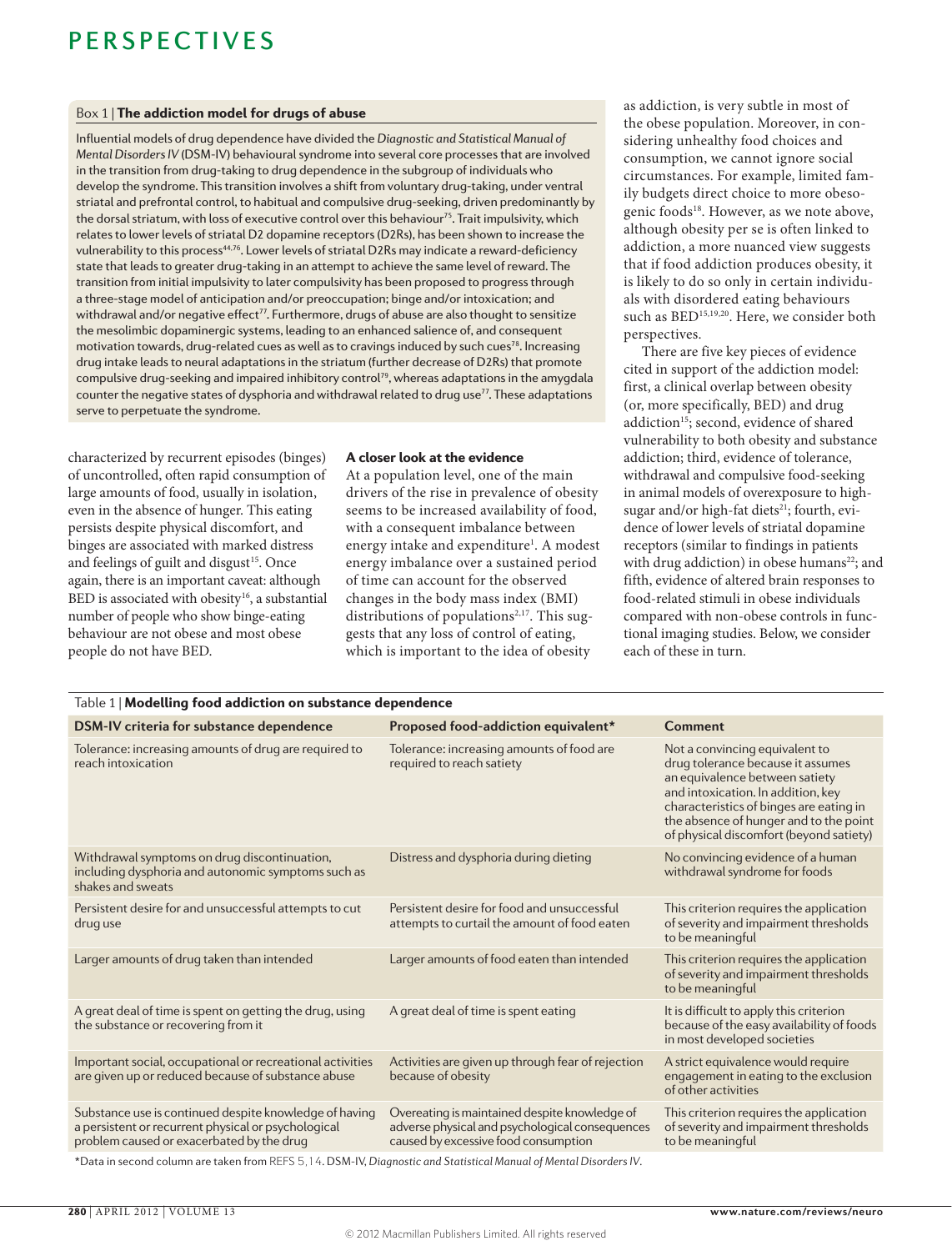*Clinical overlap.* Substance dependence is defined in the DSM-IV by the presence of characteristic patterns of behaviour (TABLE 1), and it has been suggested that similar patterns characterize obesity<sup>5,6,14</sup>. Although some features (persistent desire, unsuccessful attempts to cut down and continued use despite negative consequences) translate reasonably well from substance abuse to overeating<sup>6,14</sup>, others do not. Tolerance and withdrawal are not convincingly observed in the human eating literature<sup>14</sup>. Furthermore, food, unlike drugs, is necessary for survival, is easy to obtain openly and does not (generally) provoke social opprobrium. As a result, it is difficult to apply criteria that relate to efforts expended in acquiring and consuming: such criteria are useful in addiction to separate use from abuse for purposes of a DSM-IV diagnosis, but have little value with respect to food.

As shown in TABLE 1, three criteria translate reasonably well from substance dependence to overeating. Crucially, drug dependence can be diagnosed if any three criteria are met. Extending this to food, an individual who ate more than intended (loss of control), dieted frequently and unsuccessfully (persistent attempts to cut down) and continued eating despite significant weight gain (continued use despite negative consequences) would meet the requisite criteria and be deemed a food addict. The YFAS has applied severity and impairment thresholds that must be met to satisfy the criteria<sup>13</sup>. Although this certainly may capture a pattern of eating behaviour that is abnormal, we question whether such an approach is sufficiently rigorous to constitute good grounds for assuming an addictive basis for overeating in research studies and in clinical policy decisions.

If we narrow our application of the concept to individuals with BED<sup>15</sup>, who clearly have abnormal eating behaviour and a high prevalence of obesity<sup>16</sup>, the argument becomes more convincing. We can recognize a behavioural syndrome more convincingly like that of drug addiction, entailing loss of control of eating, escalating consumption, compulsivity, restriction of activities, time spent in pursuing behaviour, and possibly consuming to ameliorate dysphoric and negative effects<sup>23</sup>. It seems that the face value of the food-addiction construct is strongest when it is applied to certain (although not all) individuals with BED19. Perhaps this highlights a key limitation of the current and pervasive DSM-IV-based model relating over-consumption to addiction. The syndrome as it is defined and measured captures a phenotype that may be too imprecise to evaluate rigorously (BOX 2).

### Box 2 | **Towards a food-addiction model?**

We have argued that attempts to develop the food-addiction model by relating obesity to the current clinical definition of addiction (in the *Diagnostic and Statistical Manual of Mental Disorders IV* (DSM-IV)) have been unconvincing. A possible future direction that we feel offers more hope of identifying a convincing, useful clinical entity is to separate the consideration of a putative food-addiction model from both obesity and the DSM-IV criteria of substance dependence. This separation must be made for two reasons. First, food addiction, if it exists, may be a cause, a co-morbidity or possibly a consequence of obesity. Accordingly, food addiction may prevail in non-obese and not-yet-obese individuals. Therefore, obesity, particularly when assessed solely cross-sectionally by body-mass index (BMI), will be an unsatisfactory phenotype for food addiction. Second, the DSM-IV criteria for substance dependence translate poorly to food-related behaviours (TABLE 1) and, more importantly, these criteria aggregate core features (such as maintained use despite negative consequences) with markers of long-term use (such as tolerance) and severity of impairment (such as time spent in acquiring substance).

Future research into the possibility of food addiction would gain by becoming more focused and neuroscientifically driven in the following ways:

- • By creating a more precise neurobehavioural definition of food addiction in which a core set of measurable behaviours is clearly defined (inability to control consumption, increased motivation to consume and persistent consumption despite negative consequences $75,80$ ). This would capture a range of problem-eating behaviours, including, but not restricted to, binge eating.
- • By incorporating impulsivity, compulsivity and specific patterns of cognitive response as markers of vulnerability to and endophenotypes of the addiction<sup>81</sup>.
- • By applying current models of addiction that are based on recent empirical neuroscientific work. For example, demonstrating a transition from goal-directed food-seeking under voluntary control to compulsive habitual seeking and consumption driven by environmental cues<sup>75</sup>.
- By relating more precise behavioural and cognitive phenotypes, rather than BMI, to neuroimaging findings and outcomes.

With these principles in mind, we believe that future work on food addiction could obviate the problems that have so far led to an inconsistent and contradictory literature.

*Shared vulnerabilities.* Another observation linking obesity to drug addiction comes from family studies indicating that there may be shared genetic susceptibilities to the two conditions. A family history of alcoholism is associated with an increased risk of obesity<sup>24</sup>, and BED is associated with increased levels of substance-use disorder in relatives<sup>25</sup>. The possible contribution of specific genetic variants has been explored<sup>26-28</sup>. The most widely studied of these has been the *Taq*1A minor (A1) allele of the dopamine receptor D2 (*DRD2*) gene, which has been associated with alcoholism<sup>29</sup>; substance-misuse disorders, including cocaine<sup>30</sup>, smoking<sup>31</sup> and opioid dependence<sup>32</sup>; and obesity<sup>33</sup>. However, many studies, including large meta-analyses that addressed concerns about population stratification and sample size, have failed to replicate these findings34–36. Moreover, this polymorphism is located 10 kilobases downstream of the *DRD2* gene, and convincing evidence of an effect on the expression or function of the receptor is lacking, although an association with lower levels of D2 dopamine receptors (D2Rs) in the striatum, measured by positron emission tomography (PET), has been reported37,38.

Obese individuals with BED have also been reported to have a higher prevalence of a gain-of-function allele (A118G) of the μ-opioid receptor (*OPRM1*)33 that has been associated with increased sensitivity to reward, greater preference for sweet and fatty foods<sup>39</sup> and substance addiction<sup>40,41</sup>. Indeed, sensitivity to reward is a personality trait that has been associated with obesity and drug addiction. It has been argued that, as in drug addiction, obese individuals have lower reward sensitivity (the rewarddeficiency hypothesis<sup>42</sup>), resulting in a compensatory overconsumption. However, the relationship between BMI and reward sensitivity is not straightforward, and in some people overeating occurs in the setting of an apparently enhanced sensitivity to the hedonic aspect of food<sup>43</sup>. Reward sensitivity may be mediated by the *OPRM1* and *Taq*1A allele polymorphisms mentioned above.

Another personality trait, impulsivity the tendency to initiate behaviour without adequate forethought of its consequences — has been identified as a risk factor for substance addictions<sup>44</sup> (BOX 1). This trait has shown a modest association with the *Taq*1A polymorphism45,46 and has been shown to be higher in obese and BED individuals, correlating with food intake<sup>47-49</sup>.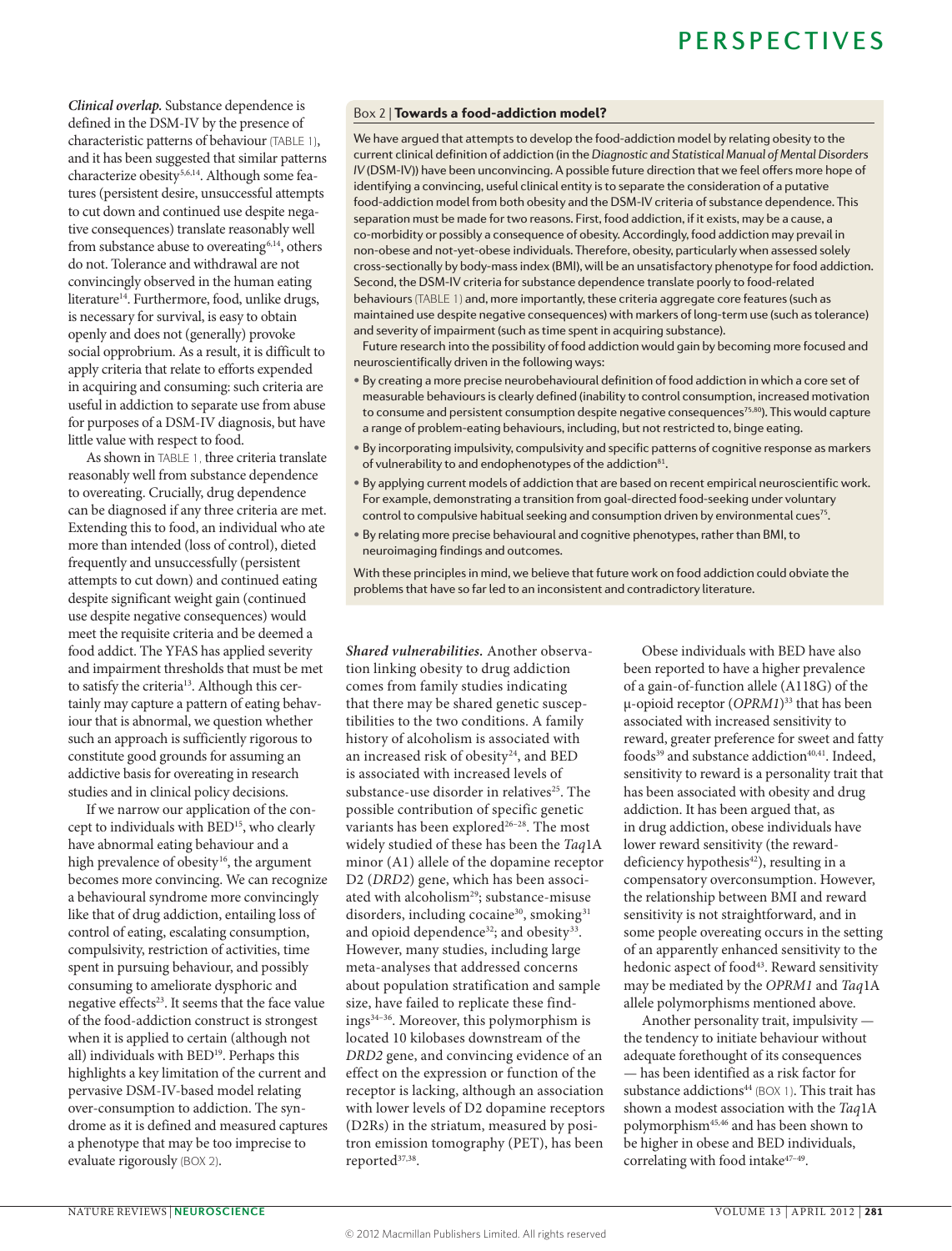It is possible, therefore, that there are some shared vulnerabilities between drug addiction and obesity. However, this does not in itself strongly support an argument that the same processes occur in each condition.

*Evidence from animal models.* By far the strongest evidence for a food-addiction syndrome comes from animal models<sup>50</sup>. Using highly palatable foods and highly structured intermittent-access regimes, it has been possible to induce an addiction-like phenotype in rats. Rats with intermittent access to high-sugar and high-fat foods develop escalating, binge-like eating behaviours<sup>21,51</sup>, a phenomenon that seems to be related to the palatability of the foods rather than their macronutrient composition<sup>52</sup>. However, this escalation of sugar and fat intake is offset by decreases in intake of their normal food supply, so although these animals become 'addicted', they do not become obese<sup>53</sup>. A different picture is seen when fat and sugar are combined (as in 'cafeteria' diets, in which animals are fed on foods such as bacon, cheesecake and chocolate), whereupon increased consumption and weight gain occur in the context of eating that appears more compulsive<sup>54</sup>.

In the case of sugar 'addiction', enforced abstinence is associated with enhanced motivation towards food<sup>55</sup>. Moreover, a withdrawal syndrome, which can be induced by challenge with the opioid antagonist naloxone or by enforced abstinence, has also been demonstrated<sup>56</sup>. The features of the syndrome — including teeth chattering, forepaw tremor and head shakes — along with their induction by administration of an opioid antagonist, indicate an opioidmediated effect of the high-sugar diet. In these withdrawal states, levels of dopamine in the accumbens fall and acetylcholine levels rise<sup>56</sup>. However, such a withdrawal syndrome has not been demonstrated with high-fat and cafeteria diets<sup>51</sup>.

How do these behavioural changes relate to altered neural substrates? In animals binge-eating on high-sugar diets, the dopamine release that occurs with food exposure fails to habituate with loss of novelty, even in those that are sham fed (food is consumed orally but not digested because it is removed immediately by a gastric cannula)<sup>52,57</sup>. In animals binge-eating on sugar and those fed a cafeteria diet, striatal D2R levels fall<sup>54,58</sup>. Moreover, in the animals of the latter group, brain self-stimulation thresholds (the minimum intensity of electrical stimulation in the lateral hypothalamus that will maintain self-administration of the stimulation by

the animal) increase and remain elevated 2 weeks after cessation of the diet, indicating early and persistent alteration of reward thresholds<sup>54</sup>. These findings suggest the development of a reward-deficiency state similar to that seen with drugs of abuse<sup>59,60</sup>. Reductions in presynaptic dopamine have also been shown in animals on cafeteria diets, and their dopamine activity is reduced in response to standard chow but not palatable food61. A complementary finding is that obesity-prone animals have been shown to have lower baseline levels of dopamine<sup>62,63</sup>.

In summary, highly controlled conditions for short periods of time can produce sugar dependence in rats, although this is not associated with obesity. Conversely, the combination of high fat and high sugar can produce a compulsive overeating syndrome, accompanied by obesity and the development of a negative anhedonic state. In both situations, there is a corresponding reduction in D2Rs. Notably, researchers who have carried out experiments evaluating food addiction in animals are at pains to point out that there are important differences between the effects of foods and drugs (for example, dopamine release in response to drugs persists across multiple administrations, whereas dopamine release induced by palatable foods ceases when the food is no longer novel or the animal is no longer hungry<sup>21</sup>). The necessity for highly specific food presentation in order to engender addictive behaviours is also an important consideration<sup>64</sup>. Given that the environments of humans are much more variable than those of laboratory animals, the degree to which models of food addiction in animals may extend to human obesity has yet to be explored.

*Dopamine receptor studies in human obesity.*  In 2001, a landmark PET study demonstrated reduced striatal D2R binding in a group of obese individuals $22$ . Importantly, D2R levels were negatively correlated with BMI. The ensuing inference, that obesity is characterized by striatal hypofunction, is consistent with a reward-deficiency account of overeating<sup>22</sup>. The idea is that overeating arises because there is less hedonic value in food, leading to compensatory overconsumption. Complementing this was the observation that D2R binding correlated with prefrontal metabolism<sup>65</sup>, suggesting that striatal hypofunction is compounded by reduced inhibitory control. This work has been important in developing the addiction model of obesity, although such correlative, cross-sectional observations do not tell us whether the receptor changes

occur as a consequence of, rather than a cause of, increased BMI. More importantly, subsequent PET studies have not produced consistent findings.

In studies on normal-weight participants, the act of consuming food was initially shown to be associated with a reduction in dopamine binding in the dorsal striatum to a degree that correlated with subjectively rated meal pleasantness<sup>66</sup>. However, in a subsequent study, the presence of food in the mouth was not associated with a significant change in striatal dopamine binding, although high levels of dietary restraint were associated with greater food-induced alterations in dopaminereceptor availability in the dorsal striatum<sup>67</sup>. Furthermore, using an elegant combination of drug challenge (methylphenidate compared with placebo) and stimulus presentation (food and neutral non-food stimuli), it was shown that food stimulation alone does not always have an impact on D2R striatal binding and that, although food stimulation combined with a methylphenidate challenge is associated with reduced dopamine binding, the same is true for the combination of methylphenidate and a neutral non-food stimulus (and, moreover, binding changes produced by the food–methylphenidate combination do not differ significantly from those found with a food-placebo combination)<sup>68</sup>. In short, PET data relating to dopamine binding and food consumption in normal-weight people are inconsistent, although this may be due, in part, to the different methodological approaches used, such as consuming versus tasting food.

Given the variability in dopamine responsivity to food stimuli in normal-weight humans, it is perhaps unsurprising that the picture in obesity is also inconsistent. Even in the first study, which showed reduced D2R availability in morbidly obese individuals (BMI range 42–60), there was considerable overlap with binding measures in healthyweight controls<sup>22</sup>. In a more recent study<sup>69</sup>, a comparable striatum-based analysis showed no difference in baseline dopamine-binding measures between overweight or obese individuals and normal-weight controls (although a subsequent voxel-wise analysis showed a thalamic difference that extended into the striatum). The negative correlation between BMI and striatal dopamine binding was not replicated. There are, of course, numerous reasons why one might expect differences between the original sample, which consisted of a group of people with a BMI of more than 40, and the more recent one, in which mean BMI was much less. For example, peripheral metabolic profiles might be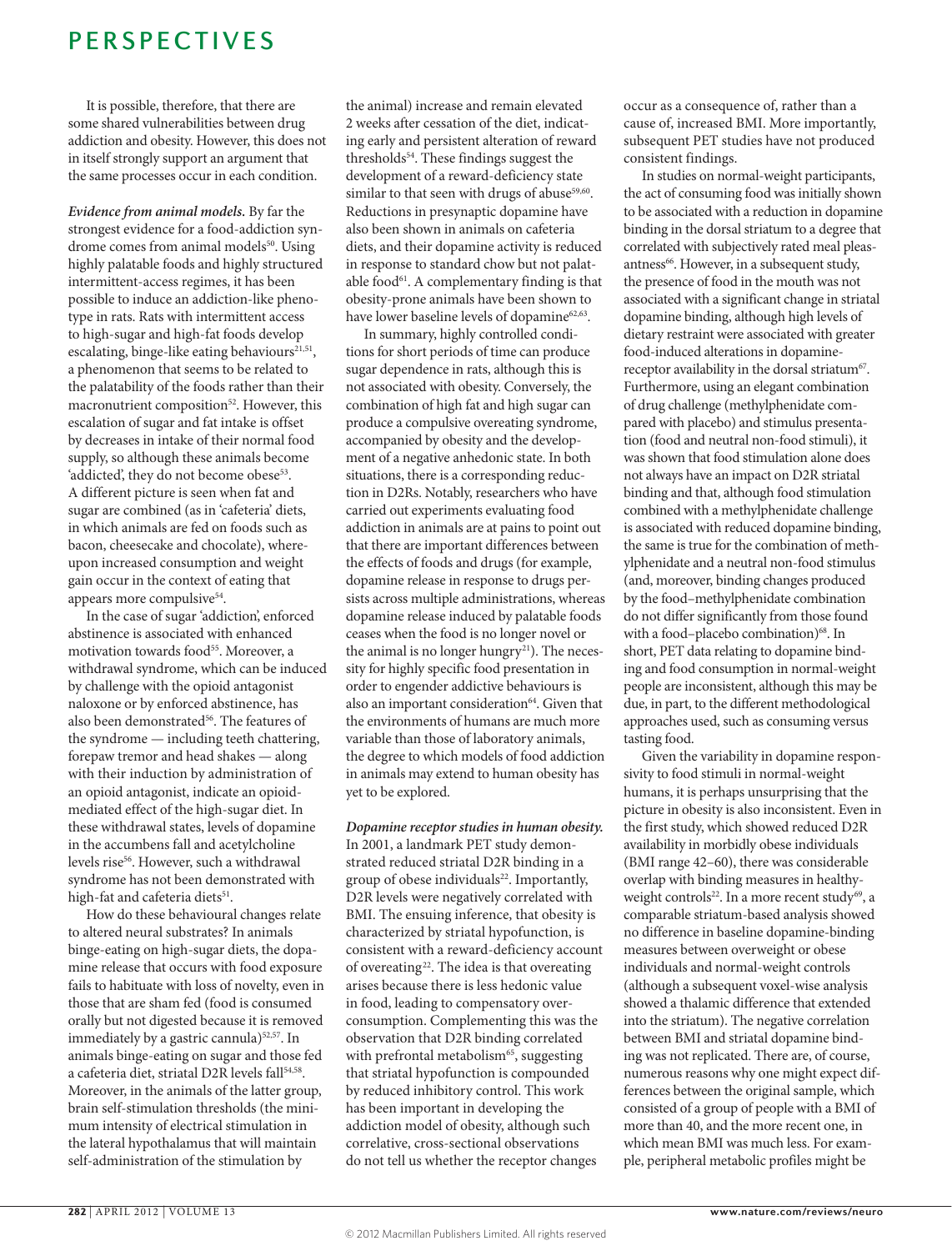quite different, as might food intake. But the fact remains that reduced D2R binding is not a consistent correlate of BMI or obesity and, as such, this does not, as is usually claimed, provide consistent evidence in favour of the addiction hypothesis.

Perhaps the inconsistency is a consequence of the phenotypic complexity of obesity. However, a study focusing specifically on differences between binge eaters and BMI-matched controls<sup>20</sup> demonstrated neither a correlation between receptor binding and BMI nor group differences that accord with an addiction model. In BED, the combination of a food stimulus and methylphenidate was associated with reduced dopamine binding in the caudate, whereas in non-binge-eating obese individuals only the combination of a non-food stimulus and methylphenidate produced a significant change. Other studies examining the impact of bariatric surgery have

also produced conflicting results, suggesting both decreases and increases in receptor binding subsequent to surgery $70,71$ .

In short, the message emerging from PET ligand studies is rather more complex than is frequently asserted. Although it has been shown that dopamine ligand binding is reduced in obese individuals, this finding has not been replicated, and studies involving challenges with dopamine-stimulating drugs and food-related stimuli produce complex results that do not corroborate an addiction model. Nor does a narrowing of the phenotypic question to BED do anything to clarify matters.

*Functional neuroimaging.* Functional neuroimaging is an important tool in testing the addiction model, which predicts that functional responses to foods and food-related stimuli in key reward-related brain regions should be consistently perturbed. This is

not the case. Although studies exploring brain responses to food and food-related stimuli in normal-weight people have shown largely consistent activation in reward circuitry (including the amygdala, insula and striatum), the pattern emerging from studies comparing obese individuals and binge-eaters with controls is most remarkable for its variability and inconsistency (TABLE 2). A more specific prediction, based on the rewarddeficiency hypothesis, is an enhancement of anticipatory responses and a reduction of consummatory responses to food rewards in obese individuals<sup>72</sup>. However, studies that explicitly distinguish between anticipationand consumption-related brain activity are rare, and their results are equivocal.

TABLE 2 summarizes key findings from functional neuroimaging studies of children, adolescents and adults that explored brain responses to food-related stimuli (typically images) and to anticipation and consumption

| Table 2   Summary of the findings of studies exploring altered brain responses in people with obesity or altered eating patterns |                                                                       |                                              |                                                                 |           |                                                                                              |                             |            |                                          |                                                                    |                                           |                           |                           |
|----------------------------------------------------------------------------------------------------------------------------------|-----------------------------------------------------------------------|----------------------------------------------|-----------------------------------------------------------------|-----------|----------------------------------------------------------------------------------------------|-----------------------------|------------|------------------------------------------|--------------------------------------------------------------------|-------------------------------------------|---------------------------|---------------------------|
| <b>Brain region</b>                                                                                                              | Response to presentation of food<br>images                            |                                              |                                                                 |           | Response to cues signalling<br>imminent presentation of food/<br>juice reward (anticipation) |                             |            | <b>Response to consumption of reward</b> |                                                                    |                                           |                           |                           |
|                                                                                                                                  | Obese                                                                 | <b>BED</b>                                   | <b>BMI</b>                                                      | FA        | Obese                                                                                        | <b>BED</b>                  | <b>BMI</b> | <b>FA</b>                                | Obese                                                              | <b>BED</b>                                | <b>BMI</b>                | <b>FA</b>                 |
| Regions associated with the reward circuitry                                                                                     |                                                                       |                                              |                                                                 |           |                                                                                              |                             |            |                                          |                                                                    |                                           |                           |                           |
| Striatum                                                                                                                         | $2^{183,84}$<br>$1\sqrt{85}$<br>$1 \leftrightarrow ^{86}$             | $2 \leftrightarrow ^{87,88}$                 | 1 1 89<br>$1\sqrt{90}$ .<br>$3 \leftrightarrow ^{85,91,92}$     | <b>NA</b> | $1^{\uparrow 93}$ , $1 \leftrightarrow ^{94}$                                                | <b>NA</b>                   | <b>NA</b>  | 1 <sup>95</sup>                          | $5 \leftrightarrow ^{93,94,96-98}$                                 | $1\sqrt{99}$ .<br>$1 \leftrightarrow 100$ | $1\sqrt{94}$              | $1 \leftrightarrow ^{95}$ |
| Midbrain                                                                                                                         | $4 \leftrightarrow ^{83-86}$                                          | $2 \leftrightarrow ^{87,88}$                 | $5 \leftrightarrow ^{85,89-92}$                                 | <b>NA</b> | $2 \leftrightarrow ^{93,94}$                                                                 | <b>NA</b>                   | <b>NA</b>  | $1 \leftrightarrow ^{95}$                | $1^{196}$<br>$4 \leftrightarrow ^{93,94,97,98}$                    | $2 \leftrightarrow ^{99,100}$             | $1 \leftrightarrow ^{94}$ | $1 \leftrightarrow ^{95}$ |
| PFC (orbital)                                                                                                                    | 1 1 86<br>$3 \leftrightarrow ^{83-85}$                                | 1 <sup>87</sup><br>$1 \leftrightarrow ^{88}$ | $3^{190-92}$<br>$1\sqrt{89}$<br>$1 \leftrightarrow ^{85}$       | <b>NA</b> | $2 \leftrightarrow ^{93,94}$                                                                 | <b>NA</b>                   | <b>NA</b>  | 1 <sup>95</sup>                          | 1 <sup>96</sup><br>$4 \leftrightarrow ^{93,94,97,98}$              | $1\sqrt{99}$<br>$1 \leftrightarrow 100$   | $1 \leftrightarrow ^{94}$ | $1\sqrt{95}$              |
| PFC (lateral)                                                                                                                    | $3^{184-86}$<br>$1 \leftrightarrow ^{83}$                             | $2 \leftrightarrow ^{87,88}$                 | 1 <sup>85</sup><br>$1\sqrt{92}$<br>$3 \leftrightarrow ^{89-91}$ | <b>NA</b> | $1^{\uparrow 93}, 1 \leftrightarrow ^{94}$                                                   | $1 \uparrow$ <sup>101</sup> | <b>NA</b>  | $1 \leftrightarrow ^{95}$                | 1 <sup>93</sup><br>$2\sqrt{97.98}$<br>$2 \leftrightarrow ^{94,96}$ | $2 \leftrightarrow ^{99,100}$             | $1 \leftrightarrow ^{94}$ | $1 \leftrightarrow ^{95}$ |
| PFC (medial)                                                                                                                     | $2^{\text{184,86}}$<br>$1\sqrt{85}$<br>$1 \leftrightarrow ^{83}$      | 1 <sup>87</sup><br>$1 \leftrightarrow ^{88}$ | $1\sqrt{92}$<br>$4 \leftrightarrow ^{85,89-91}$                 | <b>NA</b> | $1^{\uparrow 94}$ , $1 \leftrightarrow ^{93}$                                                | <b>NA</b>                   | <b>NA</b>  | 1 <sup>95</sup>                          | $5 \leftrightarrow ^{93,94,96-98}$                                 | $2 \leftrightarrow ^{99,100}$             | $1 \leftrightarrow ^{94}$ | $1 \leftrightarrow ^{95}$ |
| Amygdala                                                                                                                         | $4 \leftrightarrow ^{83-86}$                                          | $2 \leftrightarrow ^{87,88}$                 | $5 \leftrightarrow ^{85,89-92}$                                 | <b>NA</b> | $2 \leftrightarrow ^{93,94}$                                                                 | <b>NA</b>                   | <b>NA</b>  | 1 <sup>95</sup>                          | 1 <sup>93</sup><br>$4 \leftrightarrow ^{94,96-98}$                 | $1\sqrt{99}$<br>$1 \leftrightarrow 100$   | $1 \leftrightarrow ^{94}$ | $1 \leftrightarrow ^{95}$ |
| Gustatory<br>cortex (Al/FO)                                                                                                      | $1^{\uparrow 83}$<br>$3 \leftrightarrow ^{84-86}$                     | $1^{\uparrow 87}_{\downarrow 88}$            | 3 189,90,92<br>$2 \leftrightarrow ^{85,91}$                     | <b>NA</b> | $1^{\uparrow 94}$ , $1 \leftrightarrow ^{93}$                                                | <b>NA</b>                   | <b>NA</b>  | $1 \leftrightarrow ^{95}$                | 3 193,94,96<br>$2 \leftrightarrow ^{97,98}$                        | $2\sqrt{99,100}$                          | $1 \leftrightarrow ^{94}$ | $1 \leftrightarrow ^{95}$ |
| Hippocampus/<br><b>PHG</b>                                                                                                       | $2^{184,86}$<br>$1\sqrt{85}$<br>$1 \leftrightarrow ^{8^{\prime}_{3}}$ | $2 \leftrightarrow ^{87,88}$                 | $1\sqrt{85}$<br>$4 \leftrightarrow$ <sup>89-92</sup>            | <b>NA</b> | $1^{\uparrow 93}$ , $1 \leftrightarrow ^{94}$                                                | <b>NA</b>                   | <b>NA</b>  | $1 \leftrightarrow ^{95}$                | $5 \leftrightarrow ^{93,94,96-98}$                                 | $2 \leftrightarrow ^{99,100}$             | $1 \leftrightarrow ^{94}$ | $1 \leftrightarrow ^{95}$ |
| Brain regions not associated with the reward circuitry                                                                           |                                                                       |                                              |                                                                 |           |                                                                                              |                             |            |                                          |                                                                    |                                           |                           |                           |
| Thalamus                                                                                                                         | $1\sqrt{85}$<br>$3 \leftrightarrow ^{8^2}3,84,86$                     | $2 \leftrightarrow ^{87,88}$                 | $5 \leftrightarrow ^{85,89-92}$                                 | <b>NA</b> | $2 \leftrightarrow ^{93,94}$                                                                 | <b>NA</b>                   | <b>NA</b>  | $1 \leftrightarrow ^{95}$                | $5 \leftrightarrow ^{93,94,96-98}$                                 | $2 \leftrightarrow ^{99,100}$             | $1 \leftrightarrow ^{94}$ | $1 \leftrightarrow ^{95}$ |
| Rolandic<br>operculum                                                                                                            | $4 \leftrightarrow ^{83-86}$                                          | $2 \leftrightarrow ^{87,88}$                 | $5 \leftrightarrow ^{85,89-92}$                                 | <b>NA</b> | $2^{193,94}$                                                                                 | <b>NA</b>                   | <b>NA</b>  | $1 \leftrightarrow ^{95}$                | $2^{193,94}$<br>$3 \leftrightarrow ^{96-98}$                       | $2 \leftrightarrow ^{99,100}$             | $1 \leftrightarrow ^{94}$ | $1 \leftrightarrow ^{95}$ |

The table shows responses that were elevated (↑) or reduced (↓) in groups of obese individuals or those with binge-eating disorder (BED) relative to controls. No group difference is signified by '↔'. Numbers before the arrows indicate the number of studies. The table also shows studies reporting positive (↑), negative (↓)<br>or no (↔) reported group difference between neural activ NA, no reports available (at the time of writing); PFC, prefrontal cortex; PHG, parahippocampal gyrus.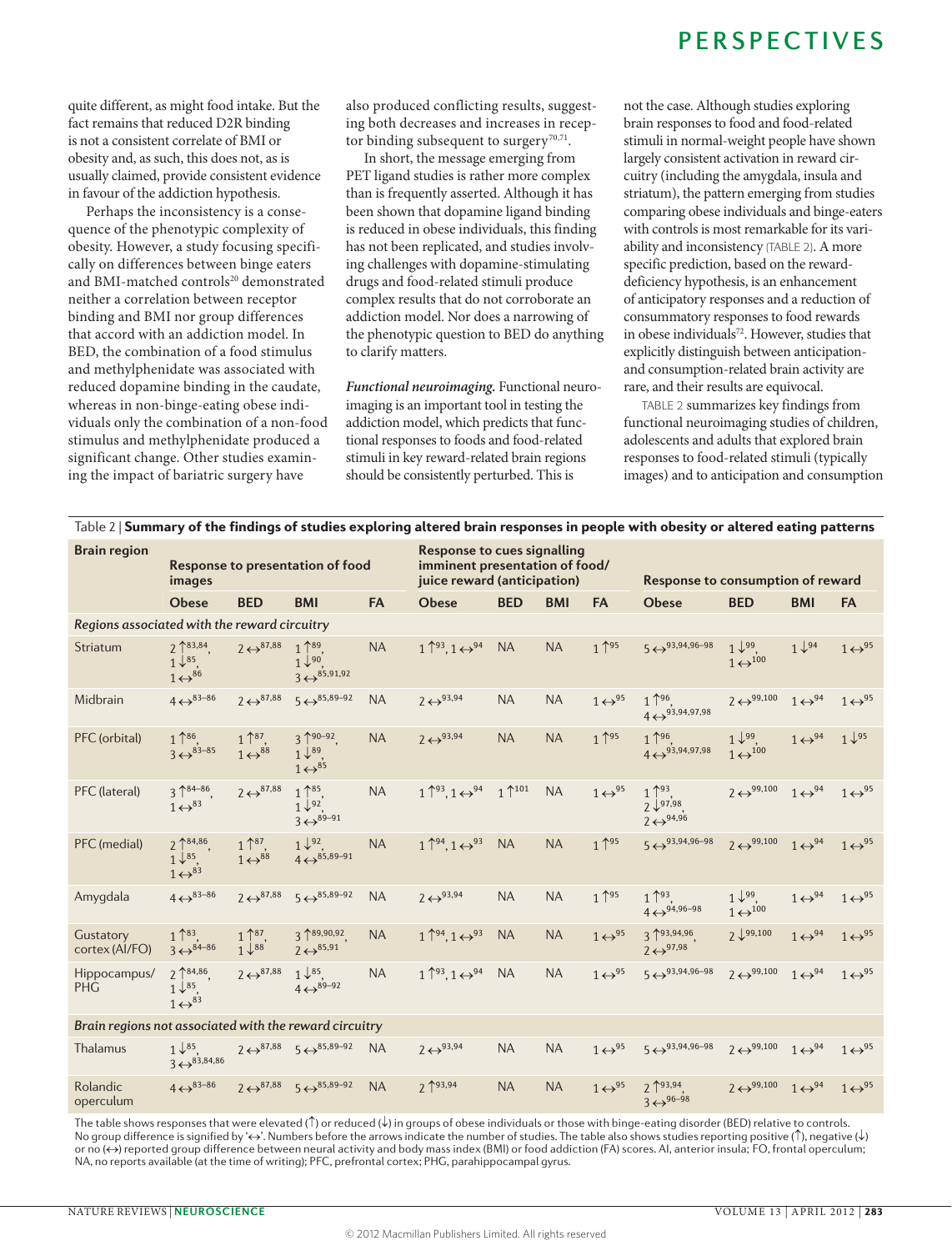

Figure 1 | **Mediators of energy balance and body weight.** The outer ring represents the major classes of mediators, the inner ring some of the individual mediators in each class. We suggest that food addiction is one of many factors in a more complex model of the obesity epidemic that

**Nature Reviews** | **Neuroscience** is based come from the Obesity Systems Map introduced by the UK require further exploration and refinement. The data on which the figure Foresight programme 2007, a multidisciplinary effort to plan the UK response to obesity $82$ .

of actual food stimuli (typically milkshake). A number of approaches have been used to explore obesity and altered eating patterns. Case–control studies comparing obese individuals with normal-weight controls are typical and are complemented by analyses of the extent to which activity correlates with BMI and, in one study, with food-addiction score. Studies of binge eating (with bulimia nervosa or BED) have also been carried out. The findings shown in TABLE 2 indicate a striking lack of consistency across studies.

Of course, there are differences in tasks and stimuli across the studies and there are age and gender differences across the groups studied. But, given that the striatum, midbrain and prefrontal cortex are core components of the dopaminergic-reinforcement circuitry, the lack of consistent findings across a large set of studies militates strongly against the addiction model. If we consider the region of the anterior insula and frontal operculum that is sometimes referred to as the gustatory cortex, the inconsistency remains. Nor is observation of responses in the amygdala helpful in distinguishing obese individuals from normal-weight controls. The overwhelming message emerging from TABLE 2, even allowing for technical and participant differences, is that functional neuroimaging does not support the addiction model.

Functional neuroimaging allows us to measure not only regional responses but also inter-regional relationships. Alterations in these system-wide patterns have been assessed in association with external food sensitivity — the extent to which external food cues evoke the desire to eat<sup>73</sup> — and obesity74. Although intriguing observations have been made, particularly with respect to the regions described above (which constitute the 'reward circuitry'), it is too soon to judge whether connectivity studies will show a consistency that eludes regional measures.

There are two clear messages emerging from the functional neuroimaging literature on obesity and overeating. First, a growing body of work has not supported any single view of obesity and overeating. Second, even when analysis is confined to subgroups showing binge-eating behaviour, there has been no convincing or consistent pattern of abnormal responding in the reward circuitry. If the addiction model of overeating has currency beyond phenotypic similarities (which, as we argue above, are themselves weak), we would expect functional neuroimaging studies to identify core similarities. Why have they failed to provide any consistent insight into the behaviour of brain reward circuitry in

overeating, let alone support for the addiction model? We find it hard to believe that such circuitry is unaltered. One possibility is that overeating and its consequences are just too complex to expect consistency when individuals are grouped simply according to BMI, or to binge-eating or food-addiction scores. Given that obesity and binge eating are complex phenotypes emerging for a host of genetic and environmental reasons, in failing to account for this complexity our capacity to identify group or factorrelated differences is markedly reduced. Furthermore, both of these phenotypes have often been measured cross-sectionally, without taking into account the natural history of these conditions (BOX 2). We clearly need more precise behavioural, temporal, metabolic, genetic and cognitive profiling in such investigations. Moreover, the growing sophistication of cognitive neuroscientific models of addictive behaviours points to crucial process-specific alterations in regional responding. Dissecting out these processes will require more complex taskdependent measurements than are typically applied in overeating and obese individuals. In the future, those imaging studies that attempt to distinguish subtle processes and simultaneously take into account individual variability<sup>27</sup> will prove useful and important.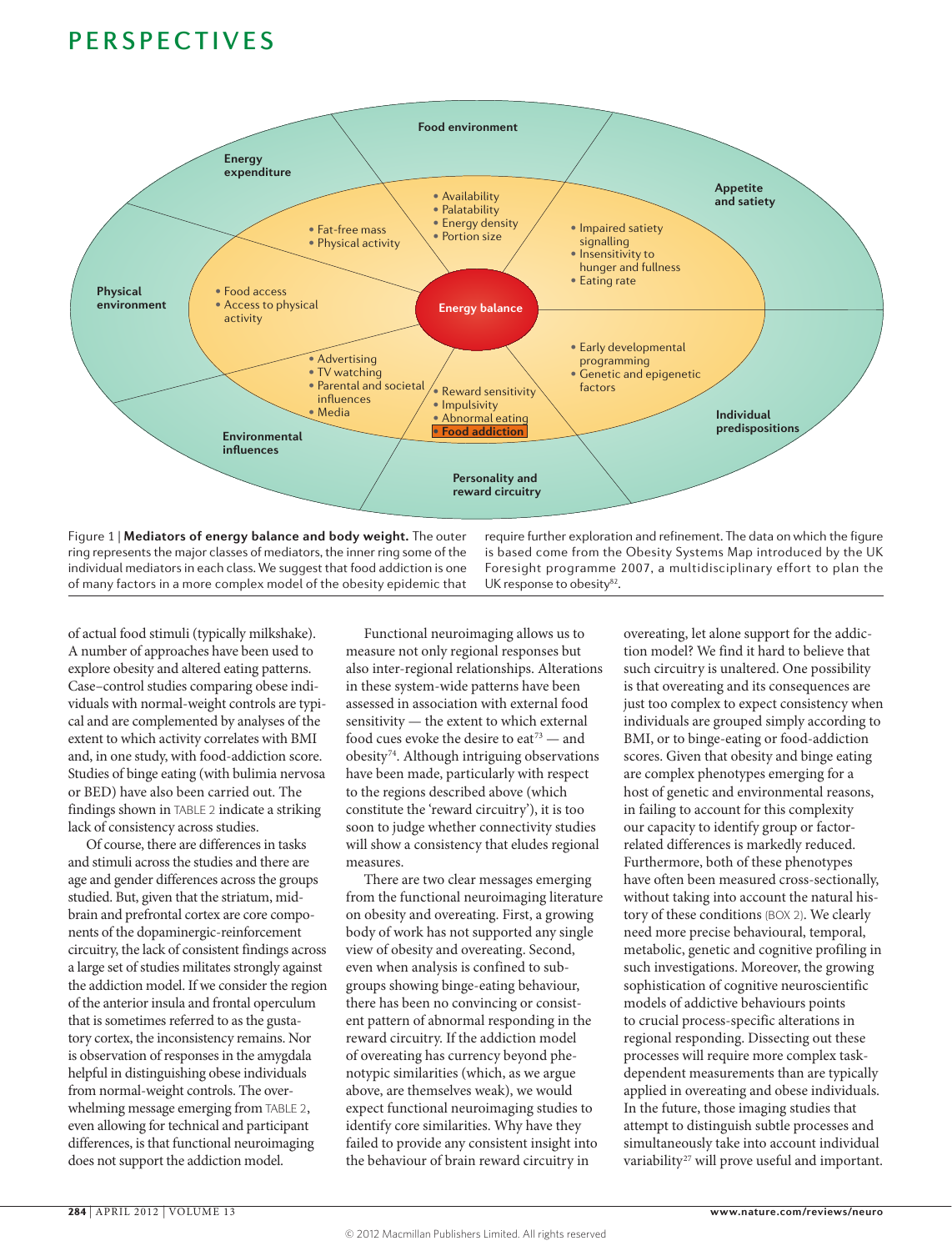#### Conclusions and future directions

The view that overeating and obesity are directly related to addiction has provided impetus to a series of elegant studies testing this proposed link. Somehow, the view has emerged that, overall, these studies support the link. We challenge this view and argue that the work tells us three important things. First, the vast majority of overweight individuals have not shown a convincing behavioural or neurobiological profile that resembles addiction. Indeed, the enormous inconsistency emerging from a review of the neuroimaging literature tells us that in this highly heterogenous disorder, the application of a single model is likely to be more of a hindrance than a help to future research*.* Second, even when we refine the phenotype to characterize individuals who show obesity caused by BED, the evidence for an overlap with addiction is inconsistent and weak*.* Third, given the absence of good evidence, the ubiquitous influence of the addiction model of overeating and consequent obesity is remarkable. Now is a good time to question it and to acknowledge that adherence to it in the face of data that do not fit will lead to research that is too narrowly focused and, ultimately, misleading. Given the attention that is rightly paid to potential insights offered by neuroscience, there is an associated danger that clinical and policy recommendations will be misguided. We suggest that alternative approaches to exploring the brain's contributions to obesity be explored. Central to these is an explicit acknowledgement of the enormous heterogeneity of the condition, which requires further exploration and characterization. This characterization will, we anticipate, entail the use of cognitive neuroscience to provide useful phenotypic markers of the numerous pathways to obesity.

Our intention in this Perspective has been to urge caution against the hasty adoption of a model with limited applicability and supporting evidence. We do not deny that there may well be a place for an addiction model in the understanding of overeating and the spectrum of the obesity syndrome (FIG 1). However, successful development of such a model will demand a progression beyond existing clinical definitions of addiction to ideas that are guided by the developing neuroscientific literature (BOX 2). It will also demand sophisticated and precise delineations of altered eating behaviour in humans, and phenotypic markers that go well beyond simple cross-sectional measures such as BMI.

*Hisham Ziauddeen and Paul C. Fletcher are in the Department of Psychiatry, University of Cambridge, Herchel Smith Building, Addenbrooke's Hospital, Cambridge CB2 0SZ, UK; and at the Cambridgeshire and Peterborough NHS Foundation Trust, Fulbourn Hospital, Cambridge CB21 5EF, UK.* 

*Hisham Ziauddeen and I. Sadaf Farooqi are at the University of Cambridge Metabolic Research Laboratories, Institute of Metabolic Science, Addenbrooke's Hospital, Cambridge CB2 0QQ, UK.* 

> *Correspondence to P.C.F. e-mail: [pcf22@cam.ac.uk](mailto:pcf22@cam.ac.uk)* doi:10.1038/nrn3212

Published online 14 March 2012

- Swinburn, B. A. et al. The global obesity pandemic: shaped by global drivers and local environments. *Lancet* **378**, 804–814 (2011).
- 2. Hall, K. D. *et al.* Quantification of the effect of energy imbalance on bodyweight. *Lancet* **378**, 826–837  $(2011)$
- Gearhardt, A. N., Grilo, C. M., Dileone, R. J., Brownell, K. D. & Potenza, M. N. Can food be addictive? Public health and policy implications. *Addiction* **106**, 1208–1212 (2011).
- 4. Devlin, M. J. Is there a place for obesity in DSM‑V? *Int. J. Eat. Disord.* **40**, S83–S88 (2007).
- 5. Volkow, N. D. & O'Brien, C. P. Issues for DSM‑V: should obesity be included as a brain disorder? *Am. J. Psychiatry* **164**, 708–710 (2007).
- 6. Ifland, J. R. *et al.* Refined food addiction: a classic substance use disorder. *Med. Hypotheses* **72**, 518–526 (2009).
- 7. Cocores, J. A. & Gold, M. S. The Salted Food Addiction Hypothesis may explain overeating and the obesity epidemic. *Med. Hypotheses* **73**, 892–899 (2009).
- 8. Volkow, N. D., Wang, G.-J. & Baler, R. D. Reward, dopamine and the control of food intake: implications for obesity. *Trends Cogn. Sci.* **15**, 37–46  $(2011)$ .
- 9. Volkow, N. D. & Wise, R. A. How can drug addiction help us understand obesity? *Nature Neurosci.* **8**, 555–560 (2005).
- 10. Kelley, A. E. & Berridge, K. C. The neuroscience of natural rewards: relevance to addictive drugs. *J. Neurosci.* **22**, 3306–3311 (2002).
- 11. Benton, D. The plausibility of sugar addiction and its role in obesity and eating disorders. *Clin. Nutr.* **29**, 288–303 (2010).
- 12. American Psychiatric Association. *Diagnostic and Statistical Manual of Mental Disorders* 4th edn (American Psychiatric Association, Washington, DC, 2000).
- 13. Gearhardt, A. N., Corbin, W. R. & Brownell, K. D. Preliminary validation of the Yale Food Addiction Scale. *Appetite* **52**, 430–436 (2009).
- 14. Gearhardt, A. N., Corbin, W. R. & Brownell, K. D. Food addiction: an examination of the diagnostic criteria for dependence. *J. Addict. Med.* **3**, 1–7 (2009).
- 15. Davis, C. & Carter, J. C. Compulsive overeating as an addiction disorder. A review of theory and evidence. *Appetite* **53**, 1–8 (2009). 16. Striegel-Moore, R. H. & Franko, D. L. Epidemiology
- of binge eating disorder. *Int. J. Eat. Disord.* **34**, S19–S29 (2003).
- 17. O'Rahilly, S. Human genetics illuminates the paths to metabolic disease. *Nature* **462**, 307–314 (2009).
- 18. Drewnowski, A. Obesity, diets, and social inequalities. *Nutr. Rev.* **67**, S36–S39 (2009).
- 19. Davis, C. *et al.* Evidence that 'food addiction' is a valid phenotype of obesity. *Appetite* **57**, 711–717 (2011).
- 20. Wang, G. J. *et al.* Enhanced striatal dopamine release during food stimulation in binge eating disorder. *Obesity* **19**, 1601–1608 (2011).
- 21. Avena, N. M., Rada, P. & Hoebel, B. G. Evidence for sugar addiction: behavioral and neurochemical effects of intermittent, excessive sugar intake. *Neurosci. Biobehav. Rev.* **32**, 20–39 (2008).
- 22. Wang, G. J. *et al.* Brain dopamine and obesity. *Lancet* **357**, 354–357 (2001).
- 23. Cassin, S. E. & von Ranson, K. M. Is binge eating experienced as an addiction? *Appetite* **49**, 687–690 (2007).
- 24. Grucza, R. A. *et al.* The emerging link between alcoholism risk and obesity in the United States. *Arch. Gen. Psychiatry* **67**, 1301–1308 (2010).
- 25. Lilenfeld, L. R. R., Ringham, R., Kalarchian, M. A. & Marcus, M. D. A family history study of binge-eating disorder. *Compr. Psychiatry* **49**, 247–254 (2008).
- 26. Stice, E., Spoor, S., Bohon, C. & Small, D. M. Relation between obesity and blunted striatal response to food is moderated by *Taq*IA A1 allele. *Science* **322**, 449–452 (2008).
- 27. Stice, E., Yokum, S., Bohon, C., Marti, N. & Smolen, A. Reward circuitry responsivity to food predicts future increases in body mass: moderating effects of DRD2 and DRD4. *Neuroimage* **50**, 1618–1625 (2010).
- 28. Felsted, J. A., Ren, X., Chouinard-Decorte, F. & Small, D. M. Genetically determined differences in brain response to a primary food reward. *J. Neurosci.* **30**, 2428–2432 (2011).
- 29. Munafo, M. R., Matheson, I. J. & Flint, J. Association of the DRD2 gene Taq1A polymorphism and alcoholism: a meta-analysis of case-control studies and evidence of publication bias. *Mol. Psychiatry* **12**, 454–461 (2007).
- 30. Noble, E. P. *et al.* Allelic association of the D2 dopamine receptor gene with cocaine dependence. *Drug Alcohol Depend.* **33**, 271–285 (1993).
- 31. Zuo, Y. *et al. DRD2*‑related TaqIA polymorphism modulates motivation to smoke. *Nicotine Tob. Res.* **11**, 1321–1329 (2009).
- 32. Doehring, A. *et al.* Genetic variants altering dopamine D2 receptor expression or function modulate the risk of opiate addiction and the dosage requirements of methadone substitution. *Pharmacogenet. Genomics* **19**, 407–414 (2009).
- 33. Davis, C. A. *et al.* Dopamine for "wanting" and opioids for "liking": a comparison of obese adults with and without binge eating. *Obesity* **17**, 1220–1225 (2009).
- 34. Smith, L., Watson, M., Gates, S., Ball, D. & Foxcroft, D. Meta-analysis of the association of the Taq1A polymorphism with the risk of alcohol dependency: a HuGE gene-disease association review. *Am. J. Epidemiol.* **167**, 125–138 (2008).
- 35. Munafo, M. R., Timpson, N. J., David, S. P., Ebrahim, S. & Lawlor, D. A. Association of the DRD2 gene Taq1A polymorphism and smoking behavior: a meta-analysis and new data. *Nicotine Tob. Res.* **11**, 64–76 (2009).
- 36. Fernandez-Castillo, N. *et al.* Association study between the *DAT1*, *DBH* and *DRD2* genes and cocaine dependence in a Spanish sample. *Psychiatr. Genet.* **20**, 317–320 (2010).
- Pohjalainen, T. et al. The A1 allele of the human D2 dopamine receptor gene predicts low D2 receptor availability in healthy volunteers. *Mol. Psychiatry* **3**, 256–260 (1998).
- 38. Jonsson, E. G. *et al.* Polymorphisms in the dopamine D2 receptor gene and their relationships to striatal dopamine receptor density of healthy volunteers.
- *Mol. Psychiatry* **4**, 290–296 (1999). 39. Davis, C. *et al.* Opiates, overeating and obesity: a psychogenetic analysis. *Int. J. Obes.* **35**, 1347–1354  $(2011)$
- 40. Miranda, R. *et al.* Initial evidence of an association between *OPRM1* and adolescent alcohol misuse.
- *Alcohol. Clin. Exp. Res.* **34**, 112–122 (2010). 41. Ramchandani, V. A. *et al.* A genetic determinant of the striatal dopamine response to alcohol in men. *Mol. Psychiatry* **16**, 809–817 (2011).
- 42. Comings, D. E. & Blum, K. Reward deficiency syndrome: genetic aspects of behavioral disorders. *Prog. Brain Res.* **126**, 325–341 (2000).
- 43. Davis, C. & Fox, J. Sensitivity to reward and body mass index (BMI): evidence for a non-linear relationship. *Appetite* **50**, 43–49 (2008).
- 44. Verdejo-Garcia, A., Lawrence, A. J. & Clark, L. Impulsivity as a vulnerability marker for substance-use disorders: review of findings from high-risk research, problem gamblers and genetic association studies. *Neurosci. Biobehav. Rev.* **32**, 777–810 (2008).
- 45. Limosin, F. *et al.* Impulsiveness as the intermediate link between the dopamine receptor D2 gene and alcohol dependence. *Psychiatr. Genet.* **13**, 127–129 (2003).
- 46. Eisenberg, D. T. *et al.* Examining impulsivity as an endophenotype using a behavioral approach: a *DRD2 TaqI A* and *DRD4 48-bp VNTR* association study. *Behav. Brain Funct.* **3**, 2 (2007).
- Guerrieri, R. et al. The influence of trait and induced state impulsivity on food intake in normal‑weight healthy women. *Appetite* **49**, 66–73 (2007).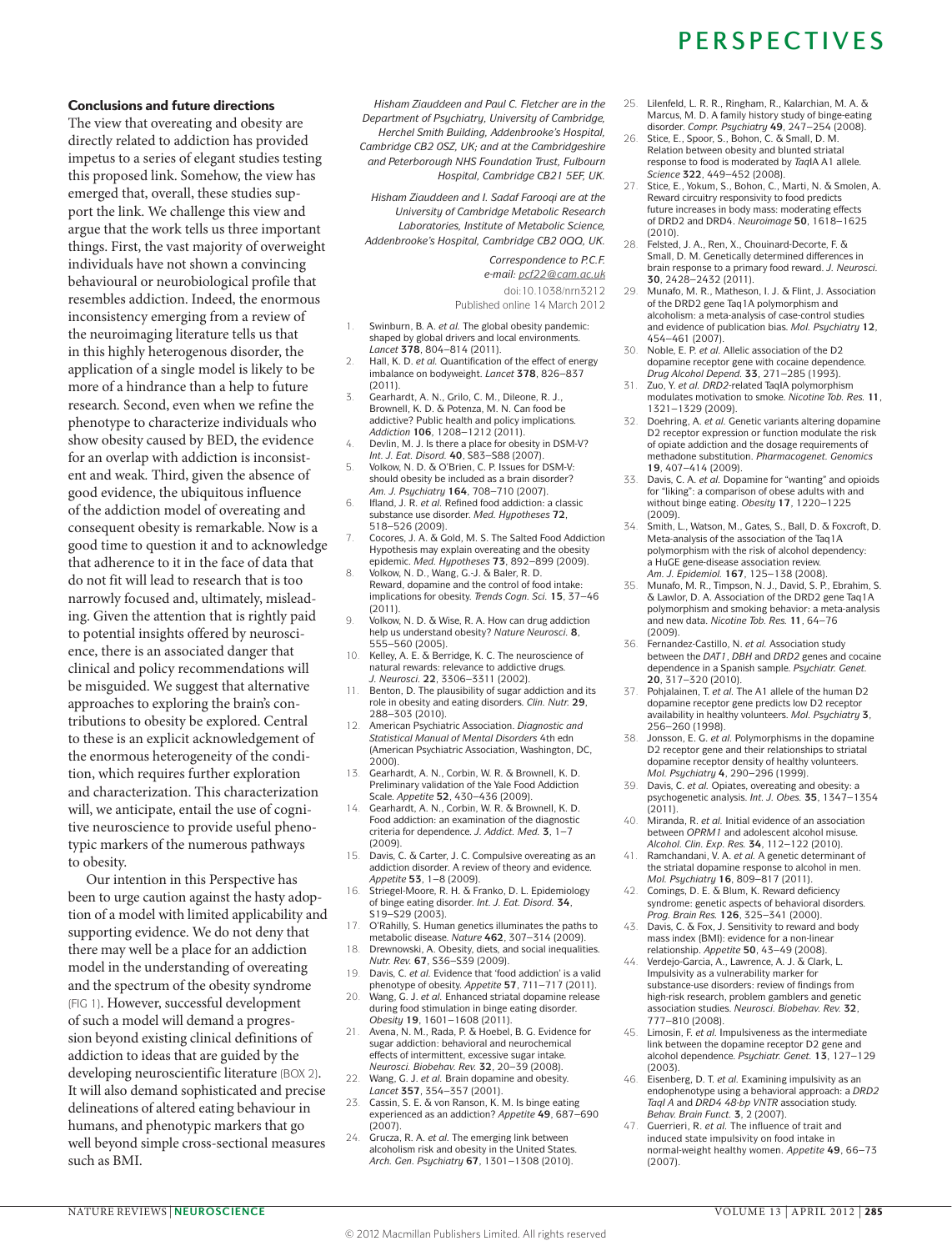- 48. Galanti, K., Gluck, M. E. & Geliebter, A. Test meal intake in obese binge eaters in relation to impulsivity and compulsivity. *Int. J. Eat. Disord.* **40**, 727–732 (2007).
- 49. Davis, C. *et al.* Personality and eating behaviors: a case–control study of binge eating disorder. *Int. J. Eat. Disord.* **41**, 243–250 (2008).
- 50. Kenny, P. J. Common cellular and molecular mechanisms in obesity and drug addiction. *Nature Rev. Neurosci.* **12**, 638–651 (2011). 51. Bocarsly, M. E., Berner, L. A., Hoebel, B. G. &
- Avena, N. M. Rats that binge eat fat-rich food do not show somatic signs or anxiety associated with opiatelike withdrawal: implications for nutrient-specific food addiction behaviors. *Physiol. Behav.* **104**, 865–872 (2011).
- 52. Avena, N. M., Rada, P., Moise, N. & Hoebel, B. G. Sucrose sham feeding on a binge schedule releases accumbens dopamine repeatedly and eliminates the acetylcholine satiety response. *Neuroscience* **139**, 813–820 (2006).
- 53. Avena, N. M., Rada, P. & Hoebel, B. G. Sugar and fat bingeing have notable differences in addictive-like behavior. *J. Nutr.* **139**, 623–628 (2009).
- 54. Johnson, P. M. & Kenny, P. J. Dopamine D2 receptors in addiction-like reward dysfunction and compulsive eating in obese rats. *Nature Neurosci.* **13**, 635–641  $(2010)$
- 55. Avena, N. M., Long, K. A. & Hoebel, B. G. Sugar-dependent rats show enhanced responding for sugar after abstinence: evidence of a sugar deprivation effect. *Physiol. Behav.* **84**, 359–362 (2005).
- 56. Colantuoni, C. *et al.* Evidence that intermittent, excessive sugar intake causes endogenous opioid dependence. *Obes Res.* **10**, 478–488 (2002).
- 57. Rada, P., Avena, N. M. & Hoebel, B. G. Daily bingeing on sugar repeatedly releases dopamine in the accumbens shell. *Neuroscience* **134**, 737–744 (2005).
- 58. Colantuoni, C. *et al.* Excessive sugar intake alters binding to dopamine and mu-opioid receptors in the brain. *Neuroreport* **12**, 3549–3552 (2001).
- Ahmed, S. H., Kenny, P. J., Koob, G. F. & Markou, A. Neurobiological evidence for hedonic allostasis associated with escalating cocaine use. *Nature Neurosci.* **5**, 625–626 (2002).
- 60. Kenny, P. J., Chen, S. A., Kitamura, O., Markou, A. & Koob, G. F. Conditioned withdrawal drives heroin consumption and decreases reward sensitivity. *J. Neurosci.* **26**, 5894–5900 (2006).
- 61. Geiger, B. M. *et al.* Deficits of mesolimbic dopamine neurotransmission in rat dietary obesity. *Neuroscience* **159**, 1193–1199 (2009).
- 62. Geiger, B. M. *et al.* Evidence for defective mesolimbic dopamine exocytosis in obesity-prone rats. *FASEB J.* **22**, 2740–2746 (2008).
- 63. Rada, P., Bocarsly, M. E., Barson, J. R., Hoebel, B. G. & Leibowitz, S. F. Reduced accumbens dopamine in Sprague-Dawley rats prone to overeating a fat-rich diet. *Physiol. Behav.* **101**, 394–400 (2010).
- 64. Corwin, R. L. & Grigson, P. S. Symposium overviewfood addiction: fact or fiction? *J. Nutr.* **139**, 617–619 (2009).
- 65. Volkow, N. D. *et al.* Low dopamine striatal D2 receptors are associated with prefrontal metabolism in obese subjects: possible contributing factors. *Neuroimage* **42**, 1537–1543 (2008).
- 66. Small, D. M., Jones-Gotman, M. & Dagher, A. Feeding-induced dopamine release in dorsal striatum correlates with meal pleasantness ratings in healthy human volunteers. *Neuroimage* **19**, 1709–1715 (2003).
- 67. Volkow, N. D. *et al.* Brain dopamine is associated with eating behaviors in humans. *Int. J. Eat. Disord.* **33**, 136–142 (2003).
- 68. Volkow, N. D. *et al.* "Nonhedonic" food motivation in humans involves dopamine in the dorsal striatum and methylphenidate amplifies this effect. *Synapse* **44**, 175–180 (2002).
- 69. Haltia, L. T. *et al.* Effects of intravenous glucose on dopaminergic function in the human brain *in vivo*. *Synapse* **61**, 748–756 (2007).
- 70. Steele, K. E. *et al.* Alterations of central dopamine receptors before and after gastric bypass surgery. *Obes. Surg.* **20**, 369–374 (2010). 71. Dunn, J. P. *et al.* Decreased dopamine type 2 receptor
- availability after bariatric surgery: preliminary findings. *Brain Res.* **1350**, 123–130 (2010).
- Volkow, N. D., Wang, G. J., Fowler, J. S. & Tomasi, D. Addiction circuitry in the human brain. *Annu. Rev. Pharmacol. Toxicol.* **52**, 321–336 (2012).
- Passamonti, L. et al. Personality predicts the brain's response to viewing appetizing foods: the neural basis of a risk factor for overeating. *J. Neurosci.* **29**, 43–51 (2009).
- 74. Kullmann, S. *et al.* The obese brain: association of body mass index and insulin sensitivity with resting state network functional connectivity. *Hum. Brain Mapp.* 21 Apr 2011 (doi:10.1002/hbm.21268).
- 75. Everitt, B. J. *et al.* Review. Neural mechanisms underlying the vulnerability to develop compulsive drug-seeking habits and addiction. *Phil. Trans. R. Soc. B* **363**, 3125–3135 (2008).
- 76. Dalley, J. W. *et al.* Nucleus accumbens D2/3 receptors predict trait impulsivity and cocaine reinforcement. *Science* **315**, 1267–1270 (2007).
- 77. Koob, G. F. & Le Moal, M. Review. Neurobiological mechanisms for opponent motivational processes in addiction. *Phil. Trans. R. Soc. B* **363**, 3113–3123 (2008).
- 78. Robinson, T. E. & Berridge, K. C. The neural basis of drug craving: an incentive-sensitization theory of addiction. *Brain Res. Brain Res. Rev.* **18**, 247–291 (1993).
- 79. Volkow, N. D. *et al.* Low level of brain dopamine D2 receptors in methamphetamine abusers: association with metabolism in the orbitofrontal cortex. *Am. J. Psychiatry* **158**, 2015–2021 (2001).
- 80. Deroche-Gamonet, V., Belin, D. & Piazza, P. V. Evidence for addiction-like behavior in the rat. *Science* **305**, 1014–1017 (2004).
- 81. Robbins, T. W., Gillan, C. M., Smith, D. G., de Wit, S. & Ersche, K. D. Neurocognitive endophenotypes of impulsivity and compulsivity: towards dimensional psychiatry. *Trends Cogn. Sci.* **16**, 81–91 (2012).
- Vandenbroeck, P., Goossens, J. & Clemens, M. *Tackling Obesities: Future Choices — Obesity System Atlas* (Government Office for Science, UK, 2007).
- 83. Rothemund, Y. *et al.* Differential activation of the dorsal striatum by high-calorie visual food stimuli in obese individuals. *Neuroimage* **37**, 410–421 (2007).
- 84. Martin, L. E. *et al.* Neural mechanisms associated with food motivation in obese and healthy weight adults. *Obesity* **18**, 254–260 (2010).
- Davids, S. et al. Increased dorsolateral prefrontal cortex activation in obese children during observation of food stimuli. *Int. J. Obes.* **34**, 94–104 (2010).
- 86. Bruce, A. S. *et al.* Obese children show hyperactivation to food pictures in brain networks linked to motivation, reward and cognitive control. *Int. J. Obes* **34**, 1494–1500 (2010).
- 87. Schienle, A., Schäfer, A., Hermann, A. & Vaitl, D. Binge-eating disorder: reward sensitivity and brain activation to images of food. *Biol. Psychiatry* **65**, 654–661 (2009).
- 88. Brooks, S. J. *et al.* Differential neural responses to food images in women with bulimia versus anorexia nervosa. *PLoS ONE* **6**, e22259 (2011).
- 89. Stice, E., Yokum, S., Blum, K. & Bohon, C. Weight gain is associated with reduced striatal response to palatable food. *J. Neurosci.* **30**, 13105–13109 (2010).
- 90. Yokum, S., Ng, J. & Stice, E. Attentional bias to food images associated with elevated weight and future weight gain: an FMRI study. *Obesity* **19**, 1775–1783 (2011).
- 91. Killgore, W. D. S. & Yurgelun-Todd, D. A. Body mass predicts orbitofrontal activity during visual presentations of high-calorie foods. *Neuroreport* **16**, 859–863 (2005).
- 92. Batterink, L., Yokum, S. & Stice, E. Body mass correlates inversely with inhibitory control in response to food among adolescent girls: an fMRI study. *Neuroimage* **52**, 1696–1703 (2010).
- 93. Ng, J., Stice, E., Yokum, S. & Bohon, C. An fMRI study of obesity, food reward, and perceived caloric density. Does a low-fat label make food less appealing?
- *Appetite* **57**, 65–72 (2011). 94. Stice, E., Spoor, S., Bohon, C., Veldhuizen, M. G. & Small, D. M. Relation of reward from food intake and anticipated food intake to obesity: a functional magnetic resonance imaging study. *J. Abnorm. Psychol.* **117**, 924–935 (2008).
- 95. Gearhardt, A. N. *et al.* Neural correlates of food addiction. *Arch. Gen. Psychiatry* **68**, 808–816 (2011).
- 96. DelParigi, A., Chen, K., Salbe, A. D., Reiman, E. M. & Tataranni, P. A. Sensory experience of food and obesity: a positron emission tomography study of the brain regions affected by tasting a liquid meal after a prolonged fast. *Neuroimage* **24**, 436–443 (2005).
- 97. Le, D. S. *et al.* Less activation of the left dorsolateral prefrontal cortex in response to a meal: a feature of obesity. *Am. J. Clin. Nutr.* **84**, 725–731 (2006).
- 98. Le, D. S. *et al.* Less activation in the left dorsolateral prefrontal cortex in the reanalysis of the response to a meal in obese than in lean women and its association with successful weight loss. *Am. J. Clin. Nutr.* **86**, 573–579 (2007).
- 99. Frank, G. K. W., Reynolds, J. R., Shott, M. E. & O'Reilly, R. C. Altered temporal difference learning in bulimia nervosa. *Biol. Psychiatry* **70**, 728–735 (2011).
- 100. Bohon, C. & Stice, E. Reward abnormalities among women with full and subthreshold bulimia nervosa: a functional magnetic resonance imaging study. *Int. J. Eat. Disord.* **44**, 585–595 (2010).
- 101. Karhunen, L. J. *et al.* Regional cerebral blood flow during exposure to food in obese binge eating women. *Psychiatry Res.* **99**, 29–42 (2000).

#### **Acknowledgements**

We would like to thank B. Everitt for his comments, particularly on Box 2.H.Z. is jointly funded by the Wellcome Trust and GlaxoSmithKline. I.S.F. and P.C.F. are supported by the Bernard Wolfe Health Neuroscience Fund. H.Z., I.S.F. and P.C.F. are also supported by the Wellcome Trust, MRC (Medical Research Council) Centre for Obesity and Related Diseases, and the UK National Institute for Health Research (NIHR) Cambridge Biomedical Research Centre. This work was carried out at the Institute of Metabolic Science and the Wellcome–MRC-funded Behavioural and Clinical Neuroscience Institute. It was inspired by discussions with fellow members of the Behaviour and Health Research Unit.

#### **Competing interests statement**

The authors declare [competing financial interests](http://www.nature.com/nrn/journal/v13/n4/box/nrn3212_audecl.html); see Web version for details.

#### **DATABASES**

Pathway Interaction Database:<http://pid.nci.nih.gov>

#### FURTHER INFORMATION

Behaviour and Health Research Unit: <http://www.bhru.iph.cam.ac.uk> Metabolic Research Laboratories:

<http://www.mrl.ims.cam.ac.uk>

**ALL LINKS ARE ACTIVE IN THE ONLINE PDF**